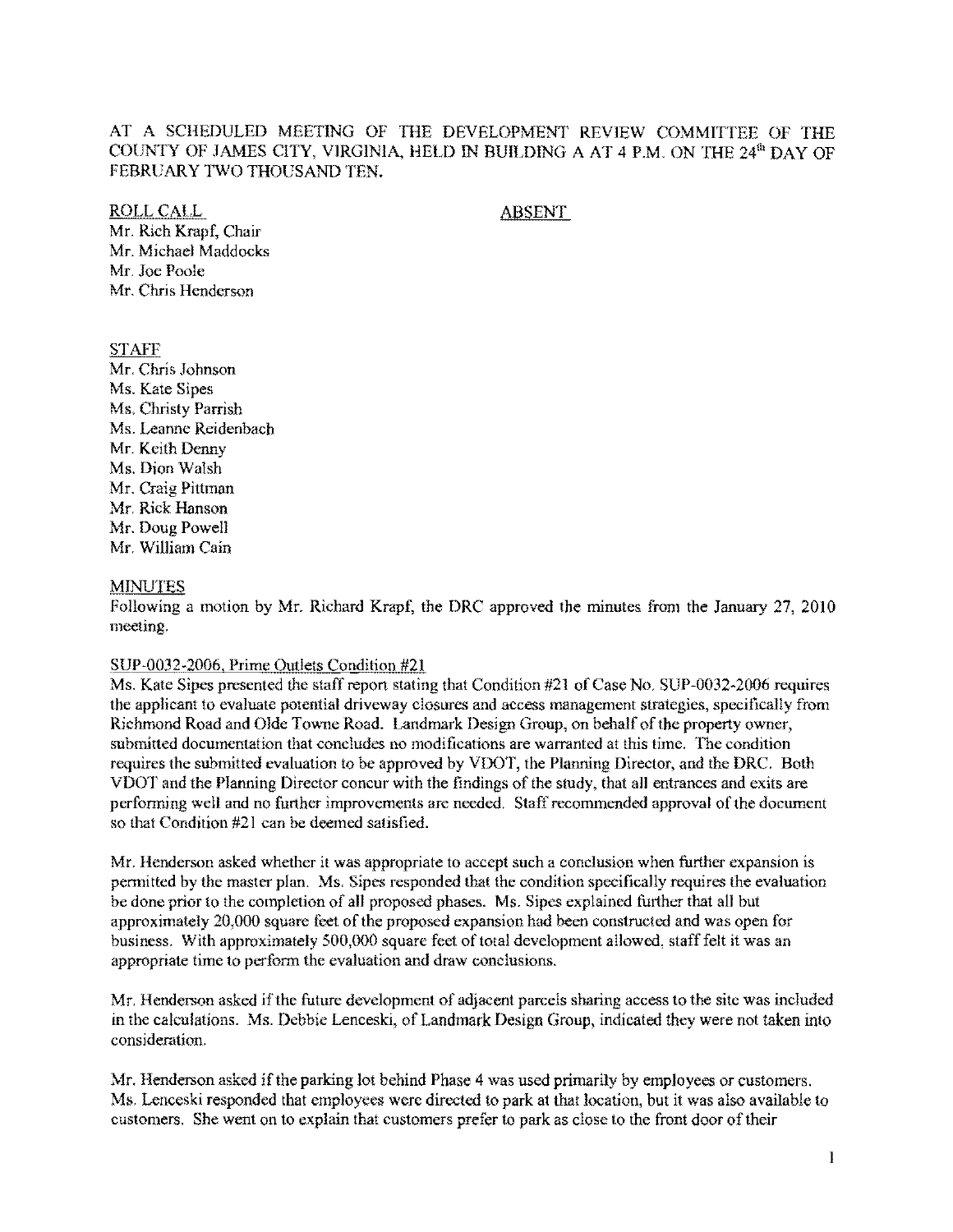destination as possible, so parking in the rear typically does not occur unless the majority of parking in front is full.

Mr. Henderson noted the site map included in the suhmitted document included proposed improvements to the Food Lion parking lot that had not yet been constructed. Ms. Sipes replied that the graphic represented the approved master plan rather than the existing conditions.

Mr. Poole asserted that angled parking typically functions best in smaller parking lots and the angled parking in the expanded Prime Outlets is very tight for maneuvering vehicles. He requested the committee consider this as proposals come forward. He also noted the County should consider whether too much parking is required by the current ordinance.

On a motion by Mr. Maddocks, the submitted study was unanimously approved  $(4-0)$ , satisfying Condition #21 of SlJP-0032-2006.

#### C-0002-2010 New Town Shared Parking Update

Ms. Leanne Reidenbach presented the staff report stating that Mr. Larry Salzman of New Town Associates has submitted the update to the New Town shared parking plan for Sections 2 and 4. The only change that impacted shared parking was a proposed expansion at the Green Leafe, which would increase demand by 11 spaces in the 8 p.m. peak period. The applicant also requested to reserve an additional space on New Town Avenue in the vicinity of the Short Stop Deli for use by the Police Department. Staff did not see that this would have a significant impact on shared parking in the area. Staff recommended that the DRC approve the shared parking plan with the reservation of the additional police parking space and next review the shared parking plan at the August 25, 2010 DRC meeting.

Mr. Henderson asked for clarification regarding the police space and Ms. Reidenbach noted that the two spaces already reserved for the past year on Courthouse Street would remain and the requested space would be a third addition.

Mr. Krapf asked wbether staff or the applicant was concerned that the continuous additions and reservations of spaces was getting close to the limits of flexibility included in shared parking. Mr. Salzman responded that there was still a significant surplus of parking supply during the 8 p.m. peak period because all of the office spaces are open. He mentioned that the 2 p.m. peak period was a little bit tighter, but that there was sufficient on-street parking in adjacent areas that had not been included in the study to accommodate the higher demand. Finally, he referenced that New Town was still working to implement time limited parking, which would help with the turnover of prime retail parking spaces. Ms. Reidenbach also mentioned that staff was still comfortable with the shared parking plan and that it may be a matter of changing attitudes about the distance a person would have to park from the venue they want to visit, but that there was still sufficient parking available.

Mr. Salzman then gave a brief update about the residential and commercial situation in New Town.

Following a motion by Mr. Henderson, the shared parking update with the reservation of an additional dedicated police space on New Town Avenue was unanimously approved (4-0). The next review of the shared parking update was scheduled for August 25, 2010.

#### C-0008-2010, Forest Heights and Neighbors Drive Redevelopment

No action was taken at this meeting. The DRC reviewed preliminary design drawings for a proposed redevelopment project sponsored by OHCD. The preliminary design includes road improvements on Route 60, Neighbors Drive and Forest Heights Road; utility extensions; stormwater management; resubdivision of property lines; and improvements to housing units. The DRC offered suggestions